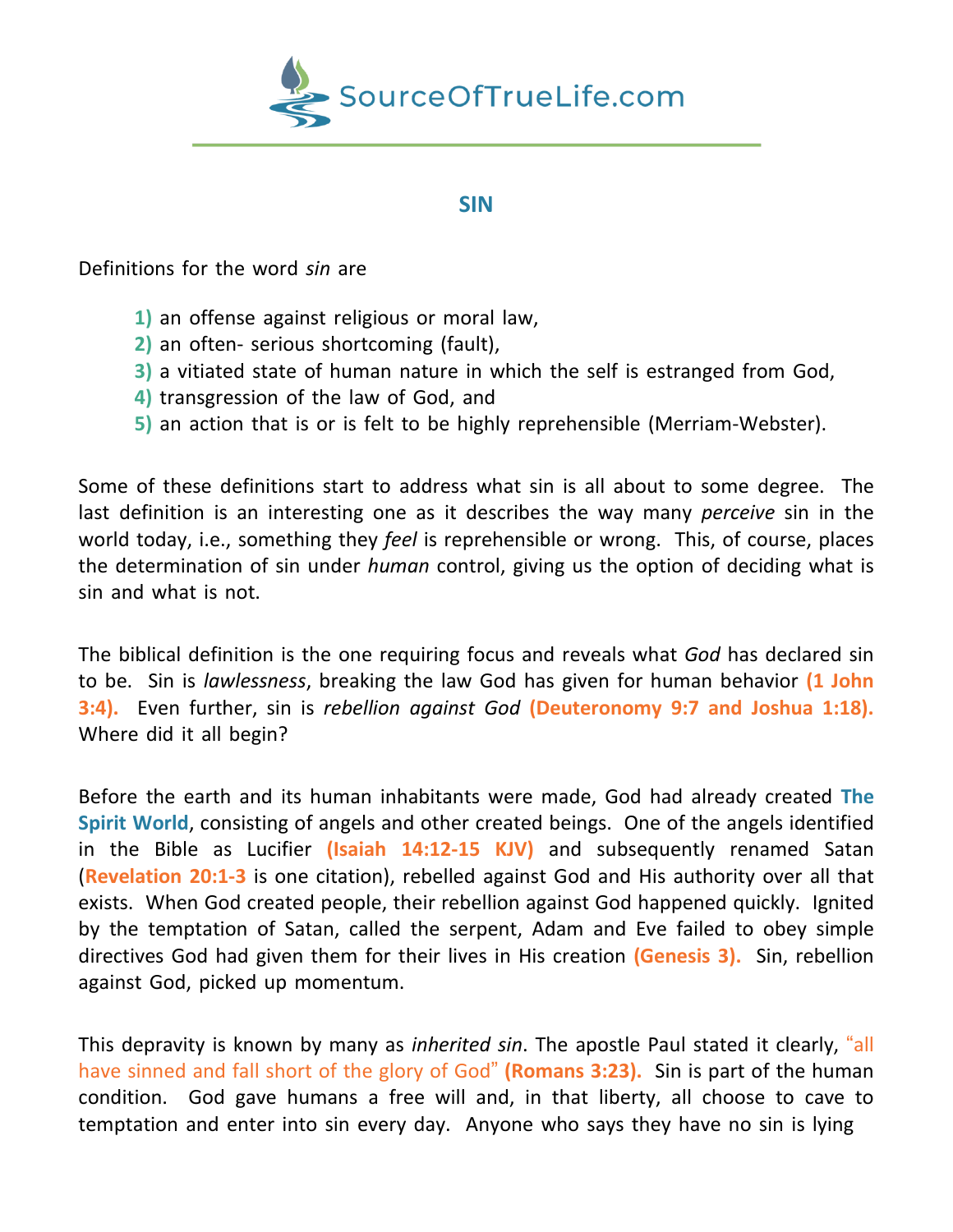**(1 John 1:8).** It should be noted that we inherited our fallen condition as a member of the human race. That does not mean, however, that we are held accountable for the sins of our parents, grandparents, or anyone else to whom we are related in any generation **(Ezekiel 18:20).** Other identities are given to sin but, in the end, every transgression is *personal* sin for which each individual will be held accountable **(Revelation 20:11-15).** Here is a list of sins found in the Bible:

Violating any of the 10 commandments Backbiters (those who speak evil of those who are absent) Becoming a stumbling block to a weaker person (taking liberty to do things without thinking of the effect on a weaker person's conscience) Bitterness (toward someone without reconciling with them) Boasting (pride) **Brawling** Going to law against another believer (suing) Calling someone a fool (ridiculing another) Chambering (unmarried people living and sleeping together) Corrupt communications (unprofitable or impure language) Covenant breaking (lightly breaking a solemn or legal pact) Deceit Defiling the Body Denying Christ Doing things to gain praise. Dishonesty (lying) Divorce (for reasons other than adultery) **Drunkenness** Taking communion while living in sin Effeminate (unmanly or womanish man) Envy Evil concupiscence (longing or desire for forbidden things) Evil Thoughts (worthless, injurious, or depraved thoughts) **Extortion** Filthy lucre (receiving personal gain through unrighteousness) Finding faults with others while having a greater fault ourself **Fornication** Giving offense (causing another to fall spiritually by our example) **Greediness** Guile (deceit) Haters of God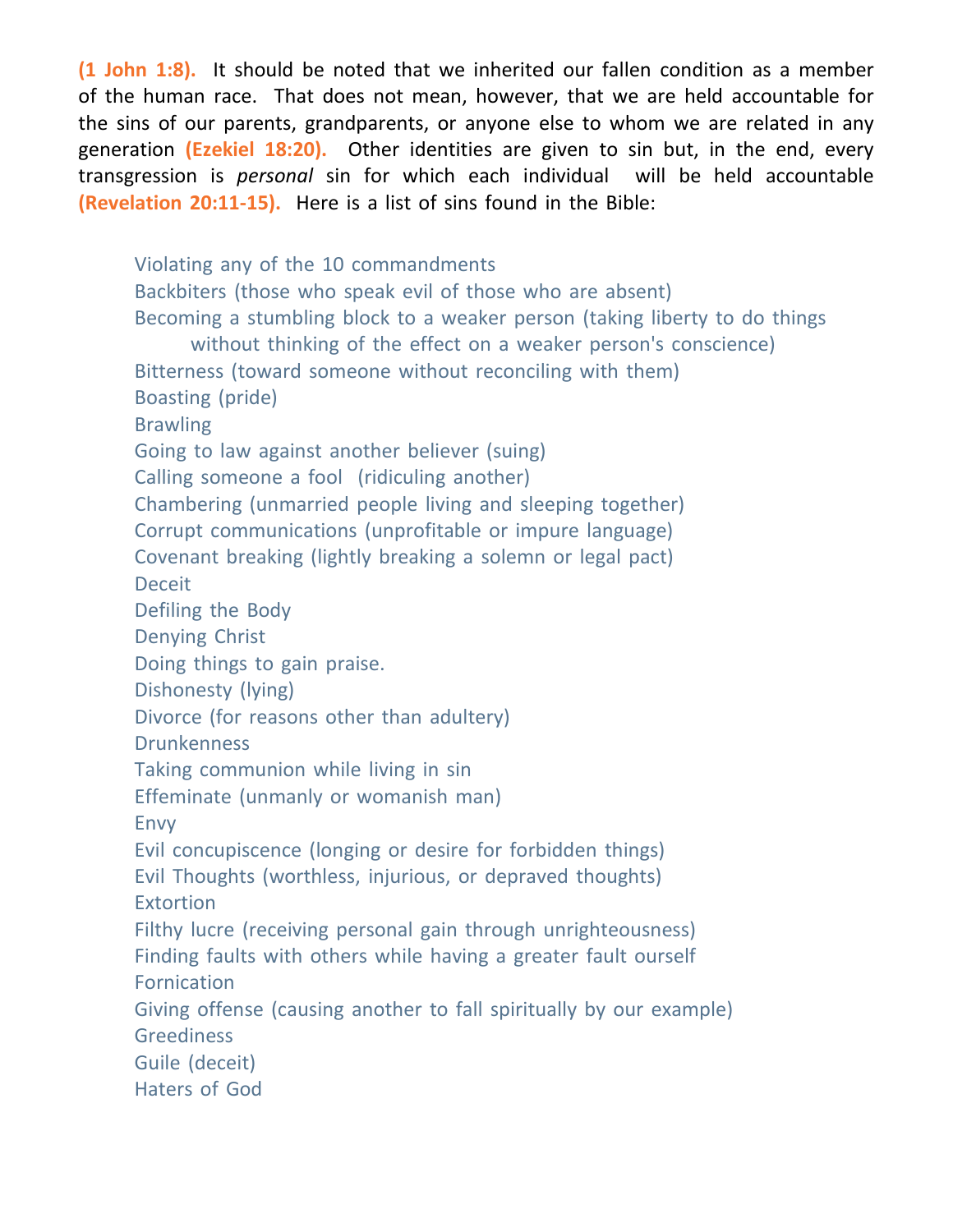Hatred of another Having pleasure in them that do things worthy of death (enjoying the company of sinners) Heresies (religious opinions/practices different from established Scripture) Arrogance Hypocrisy Inordinate affection (unforgiven passion or lust) Inventors of evil things (those who contrive evil ways to satisfy their carnal lusts) Judging others Knowing to do good, but not doing it Lasciviousness (lustful, wanton, exciting lust) Laying up treasures on earth (pursuing material success at the expense of spiritual things) Lovers of self Loving another person more than Jesus Lusting after another who is not your spouse Lying **Maliciousness** Murmuring (secretly complaining) Pride Railing (slander) Reveling (overindulgence at feasts, merrymaking) Rioting Seditions (stirring up opposition against authority) Speaking against or blaspheming the Holy Spirit Sorcery (practicing magic with aid from evil spirits) Strikers (ready to fight) **Traitors** Unbelief (lack of faith) Unforgiving heart Unmerciful **Strife** False humility Wantonness (lustful, morally unrestrained) Whisperers (secretly spreading false or slanderous information) Whoremongers (associates with whores, a male prostitute) **Witchcraft Wrath**